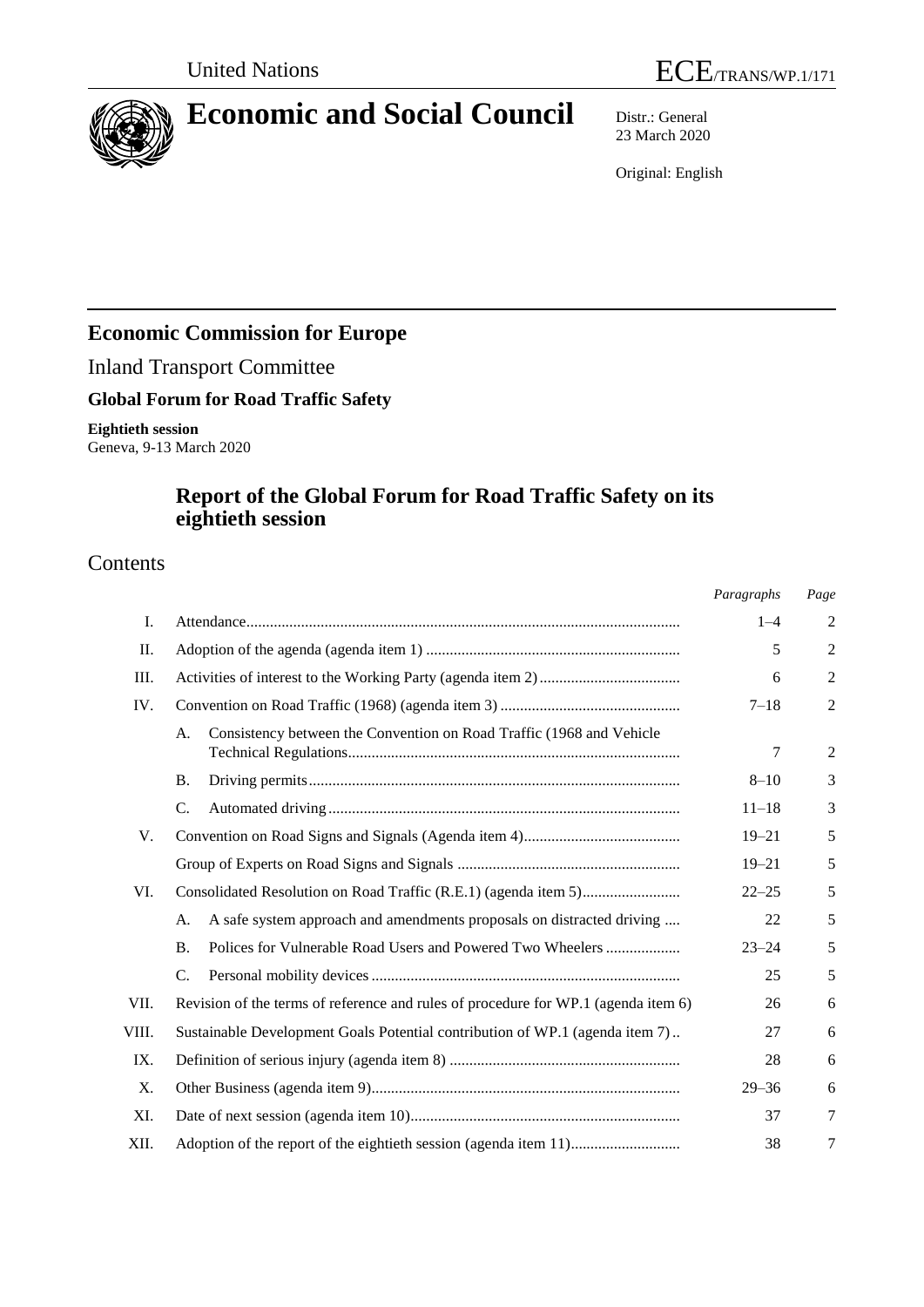### **I. Attendance**

1. The Global Forum for Road Traffic Safety (WP.1) held its eightieth session in Geneva from 9 to 13 March 2020, chaired by Ms. L. Iorio (Italy). Representatives of the following ECE member States participated: Austria, Belarus, Belgium, Canada, Denmark, Finland, France, Germany, Italy, Latvia, Lithuania, Luxembourg, Netherlands, Russian Federation, Sweden, Switzerland, United Kingdom of Great Britain and Northern Ireland and United States of America.

2. The representatives of non-ECE member States also participated: Australia, Brazil, Japan and Nigeria.

3. The following non-governmental organizations were also represented: European Transport Safety Council (ETSC), EuroMed Transport Project, European Fédération Internationale de l'Automobile (FIA), Federation of International Motorcycling (FIM), International Federation of Pedestrians, International Motorcycle Manufacturers Association (IMMA), International Organization of Motor Vehicle Manufacturers (OICA), International Organization for Standardization (ISO), Road Safety Institute (RSI) "Panos Mylonas" and World Bicycle Industry Association (WBIA).

4. Representatives from Taxi Development Public Council and the University of South Carolina and participated as observers.

### **II. Adoption of the Agenda (agenda item 1)**

5. The Global Forum for Road Traffic Safety (WP.1) adopted the session's agenda (ECE/TRANS/WP.1/170). The WP.1 Chair noted the absence of many delegates due to the Covid-19 situation while the secretariat provided basic information on the coronavirus for meeting participants at the Palais des Nations [\(http://www.unece.org/covid-19.html\)](http://www.unece.org/covid-19.html).

### **III. Activities of interest to the Working Party (agenda item 2)**

6. Due to time constraints, national delegations and international organizations had the opportunity to submit, in writing, information on national and international road safety activities and initiatives, including recent and forthcoming changes to their traffic legislation as well as any information on the events taking place prior to the next WP.1 session. No written submissions were received.

### **IV. Convention on Road Traffic (1968) (agenda item 3)**

#### **A. Consistency between the Convention on Road Traffic (1968) and Vehicle Technical Regulations**

7. WP.1 briefly resumed discussions of points (i), (j), (r), (t), 34, 35 and 36 in ECE/TRANS/WP.1/2017/1/Rev.1. As a tentative conclusion, WP.1 decided to delete points (i) and (j) as well as corresponding points 35 and 36. However, due to the absence of key proponents (Slovakia and Laser Europe) of the changes contained in ECE/TRANS/WP.1/2017/1/Rev.1, the Working Party decided to continue discussions on this document at the next session. Discussion will take into account ECE/TRANS/WP.1/2019/10 (submitted by Slovakia) and ECE/TRANS/WP.1/2019/11 (submitted by Laser Europe).WP.1 took note of Germany's withdrawal of Informal document No. 8 (March 2019) from this agenda item.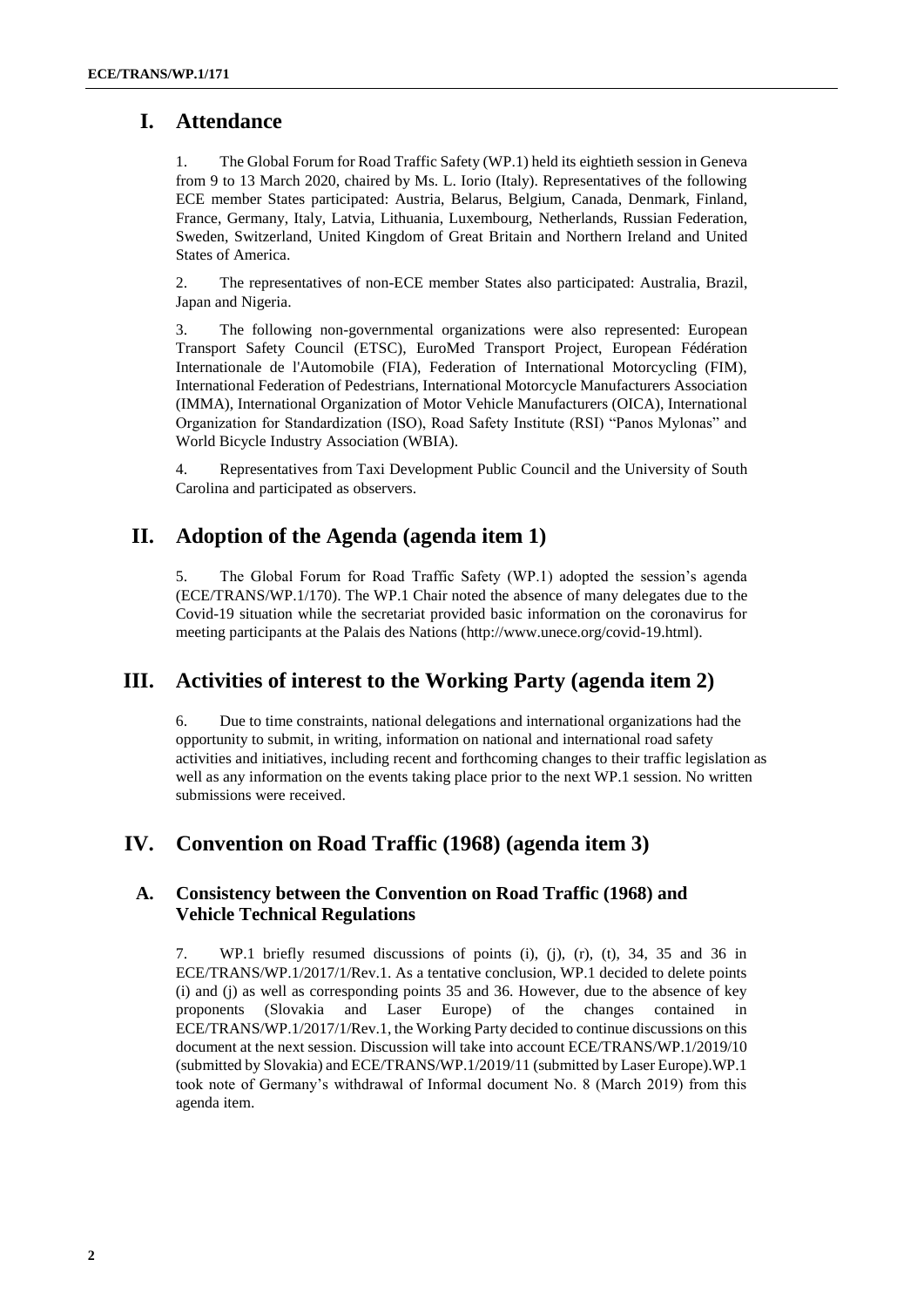### **B. Driving permits**

#### **1. Amendment proposal**

8. WP.1 discussed Informal document No. 15/Rev.1, submitted by the informal group of experts on driving permits, and reiterated its request that the informal group of experts submit ECE/TRANS/WP.1/2018/1/Rev.3 for the next session. As per WP.1 request at its seventy-ninth session, the revised formal document should contain an amendment proposal with necessary changes (tracked) in relation to the 1968 Convention based on the informal group's proposed amalgamated approach combining elements of the three options (a), (b) and (c) in ECE/TRANS/WP.1/2018/1/Rev.1 (paras 14 and 15, ECE/TRANS/WP.1/169). The document should also elaborate on minimum security features for driving permits recommended by the Informal Group of Experts (para 16, ibid). WP.1 took note of Informal document No. 15 but did not consider it.

9. Given the question raised by some Contracting Parties on the international driving permits issued pursuant to the 1949 Convention on Road Traffic, and noting that the primary focus of the above document is on driving permits issued pursuant to the 1968 Convention, the secretariat invited WP.1 to consider at its next session endorsing the "Set of Principles concerning the IDPs issued under the 1949 Convention on Road Traffic" (found in Section VIII of ECE/TRANS/WP.1/2018/1/Rev.1) and to make them available as guidelines or an information document on the webpage of WP.1.

#### **2. Mobile driving permits**

10. At the last session, the Chair requested that "mobile driving permits" and their associated databases be introduced on the agenda as a separate item. Given the Covid-19 situation, WP.1 deferred its discussion on this topic until the next session.

#### **C. Automated driving**

#### **1. Vehicles with automated driving systems: The concept of activities other than driving**

11. At the last session, WP.1 considered ECE/TRANS/WP.1/2019/3, made some changes, and agreed to resume discussing the document at the current session. For this session, several countries had provided proposals for changes (contained in Informal document no. 7) to be considered for incorporation into ECE/TRANS/WP.1/2019/3. As a result, WP.1 discussed Informal document No. 7 and ECE/TRANS/WP.1/2019/3 simultaneously, agreed on some changes, and decided to resume this work from "Preamble" of ECE/TRANS/WP.1/2019/3 at the next session.

#### **2. Situations when a driver operates a vehicle from the outside of the vehicle**

12. At the last session, the United Kingdom of Great Britain and Northern Ireland submitted a discussion document for a proposed draft resolution on remote driving (ECE/TRANS/WP.1/2019/2). At this session, the Working Party did not begin discussing this document, but instead focused on considering how to properly address the complex issues related to operating a vehicle from the outside of the vehicle. WP.1 invited the authors to review the initial approach and to draft ECE/TRANS/WP.1/2019/2/Rev.1 for the next session.

#### **3. Amendment proposal to Article 8 in the 1968 Convention on Road Traffic**

13. Given progress made on the amendment proposal contained in ECE/TRANS/WP.1/2020/1 under agenda item 3 (c) (iv), WP.1 agreed to discontinue discussion on this agenda item.

#### **4. Amendment proposal to Article 34 in the 1968 Convention on Road Traffic**

14. WP.1 considered the amendment proposal to Article 34 contained in ECE/TRANS/WP.1/2020/1 and agreed in principle to add two new definitions to Article 1 and insert a new Article 34bis. The text agreed at this session is provided below: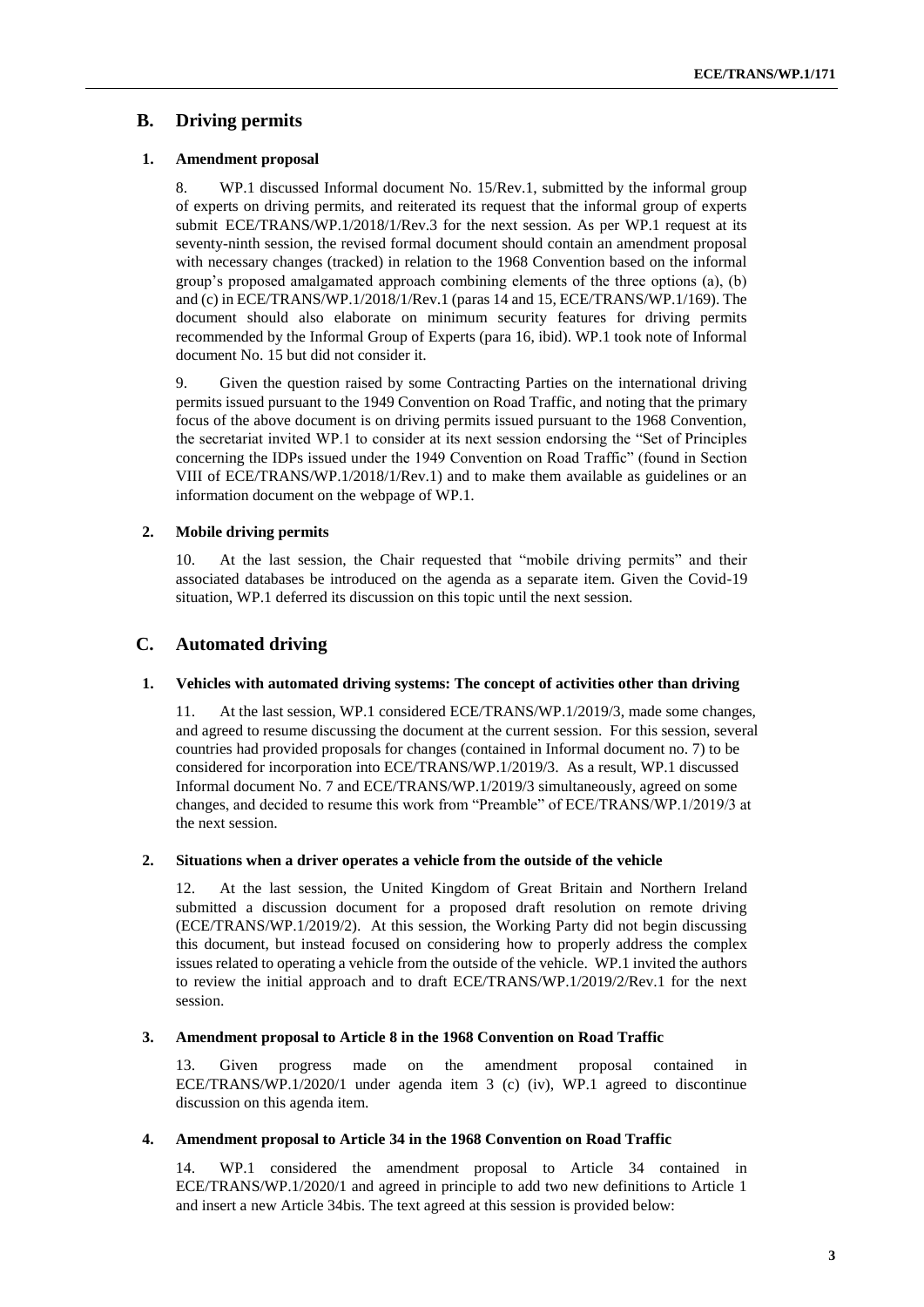Article 1 – Definitions

Add new paragraphs (ab) and (ac), to read:

(ab) "Automated driving system" refers to a vehicle system that uses both hardware and software to exercise dynamic control of a vehicle on a sustained basis.

(ac) "Dynamic control" refers to carrying out all the real-time operational and tactical functions required to move the vehicle. These functions include controlling the vehicle's lateral and longitudinal motion, monitoring the road, responding to events in road traffic, and planning and signalling for manoeuvres."

"Article 34bis

Automated driving

The requirement that every moving vehicle or combination of vehicles shall have a driver is deemed to be satisfied while the vehicle is using an automated driving system which complies with:

(a) domestic technical regulations, and any applicable international legal instrument, concerning wheeled vehicles, equipment and parts which can be fitted and/or be used on wheeled vehicles, and

(b) domestic legislation governing operation.

The effect of this article is limited to the territory of the contracting party where the relevant domestic technical regulations and legislation governing operation apply."

15. WP.1 invited the proponents of this proposal to submit ECE/TRANS/WP.1/2020/1/Rev.1 for the next session for possible adoption. The revised document should contain the agreed text as well as a revised explanatory memorandum.

#### **5. Establishment of Group of Experts on drafting a new legal instrument on the use of automated vehicles in traffic**

16. At the last session, the Chair suggested and WP.1 agreed to begin developing a new convention on the use of automated vehicles in road traffic. At this session, the Chair explained that terms of reference for a new Group of Experts had been prepared by the Bureau together with the secretariat and subsequently revised to take into account "in-between sessions" consultations with WP.1 government delegates. After completion of these consultations, the secretariat submitted ECE/TRANS/2020/7 to the Inland Transport Committee in February 2020 (one week prior to the WP.1 March session which would have likely formally adopted the text contained in ECE/TRANS/2020/7) requesting that ITC approve the establishment of this Group. The ITC discussed this issue and "decided not to approve at this stage the establishment of a new Group of Experts" (para 35, Informal document No. 10/Rev.6) and requested WP.1 "to reconsider the proposed TOR" in close cooperation with all relevant working parties. WP.1 took note that it was not possible for the secretariat to submit ECE/TRANS/WP.1/2020/2 as its exact copy (ECE/TRANS/2020/7) had already been issued.

17. WP.1 discussed how to proceed and decided to delegate this process to the WP.1 Chair who will consult "all relevant working parties", prepare a revised draft of the TOR taking into account the suggestions received, and table the document at the next WP.1 session for discussion and possible adoption (as per the above ITC decision). The WP.1 Chair pointed out the procedural steps indicated in the ITC decision and invited the Working Party to consider them in light of "Guidelines for the establishment and functioning of teams of specialists within UNECE" issued by the UNECE Executive Committee (ECE/EX/2/Rev.1).

18. Finland informed WP.1 (Informal document No. 8) about its approach to automated driving. WP.1 took note of Finland's observations and, in general, expressed broad support for considering the indicated topics such as artificial intelligence, ethics, social benefits of vehicle automation as relevant for the work program of the future Group of Experts on drafting a new legal instrument on the use of automated vehicles in traffic, when it becomes operational.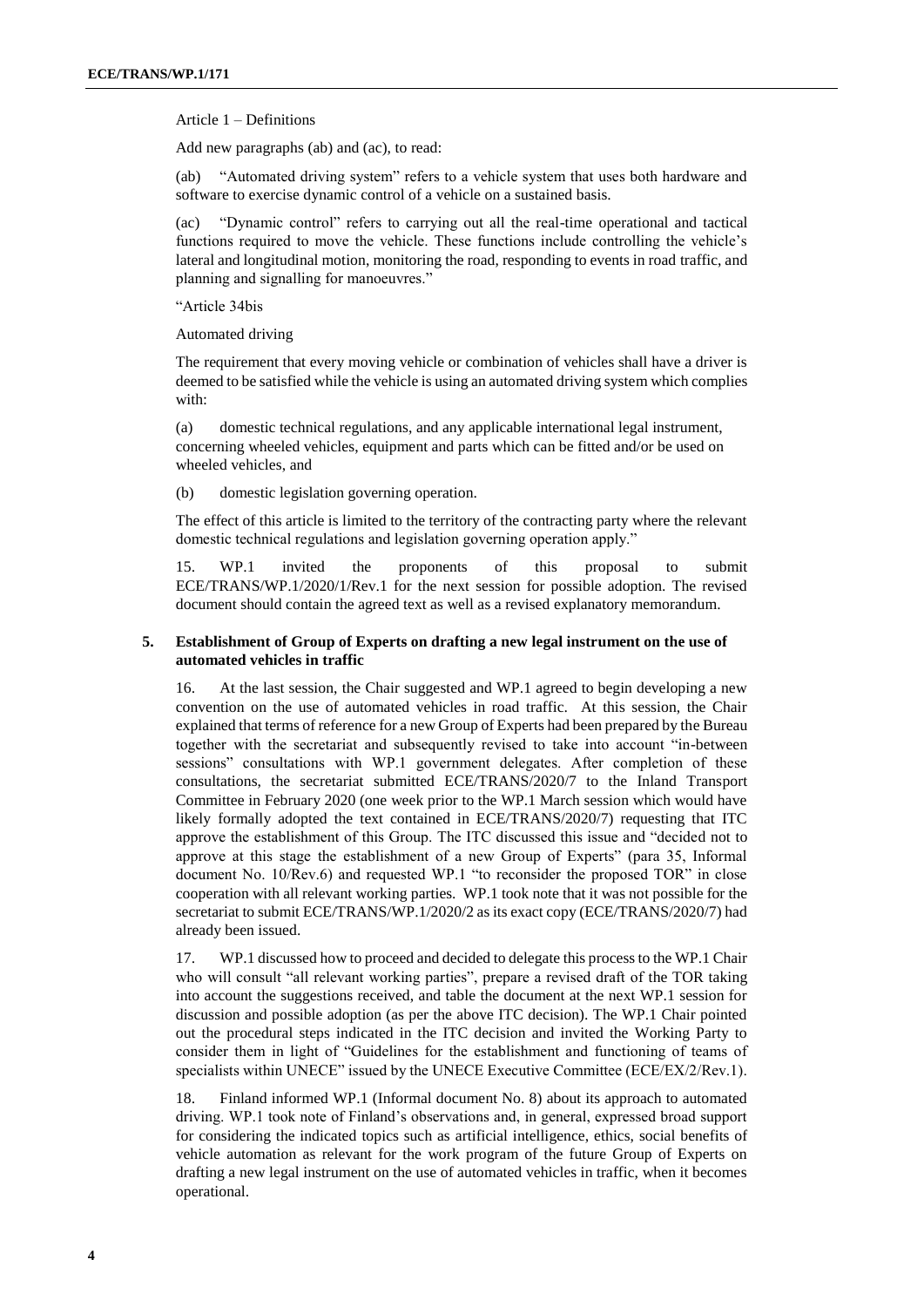### **V. Convention on Road Signs and Signals (1968) (agenda item 4)**

### **Group of Experts on Road Signs and Signals**

19. At the last session, WP.1 requested national delegates to provide comments on ECE/TRANS/WP.1/2019/4 which contains the Group's final report and ECE/TRANS/WP.1/2019/5 on the proposals to amend Annexes 1-3 of the 1968 Convention on Road Signs and Signals. At this session, the Working Party considered Informal document No. 12 (the Group of Experts' final report with comments) up to sign C, 46. At the next session, WP.1 will resume discussion of the document, starting from C, 46 (and including A,14).

20. Informal documents No. 5 and 6 from Slovakia were not discussed as the information provided in them is contained in Informal document Nos. 10 and 12 which consolidated all comments received. Informal document No. 12 (the Group of Experts' final report with comments) is expected to be discussed at the next session.

21. The secretariat informed WP.1 about the progress in developing e-CoRSS (electronic version of the 1968 Convention on Road Signs and Signals). The secretariat expects to finalize the formatting of hundreds of road sign images imminently and believes that e-CoRSS will be available on UNECE website in 2020. The secretariat also informed WP.1 about the status of the required approvals by ITC and EXCOM to allow the Group of Experts to resume its work in 2020. The ITC at its last session approved the extension of the mandate until 31 December 2020 to make it possible for the Group to complete the work on the road signs which could in the future be incorporated into the 1968 Convention (para 36, Informal document No. 10/Rev.6). EXCOM is expected to make a decision at its session in mid-May 2020.

### **VI. Consolidated Resolution on Road Traffic (R.E.1) (agenda item 5)**

#### **A. A Safe System Approach and amendment proposals on distracted driving**

22. WP.1 discussed Informal document No. 9 and incorporated changes into ECE/TRANS/WP.1/2017/2/Rev.3. At the next session, WP.1 is expected to discuss the last pending proposal related to access to mobile phone data in case of accidents.

#### **B. Policies for Vulnerable Road Users (VRU) and Powered Two Wheelers (PTW)**

23. The International Motorcycle Manufacturers Association on behalf the informal group of experts (Canada, Italy, United Kingdom, Institute of Road Traffic Education, University of Birmingham, and Johns Hopkins University) created to investigate and assess VRUs as well as PTW policies and their impact in South-East Asia explained that it could not meet due to the Covid-19 situation. However, it fully expects progress to be made and will report on it at the next session. Therefore, WP.1 did not have the opportunity to discuss ECE/TRANS/WP.1/2018/6.

24. The WP.1 Chair pointed out the relevance of expanding policy analysis to regional capacity building process on the basis of best practice examples such as the Road Safety Living Lab which the Institute of Road Traffic Education (IRTE) has established in Pondicherry, India. In this context, the Chair invited WP.1 to reflect on informal transport modes, which play an important role in the social mobility in the South East Asia. In this vein, the Chair will also explore together with the Informal Group of Expert a possibility of holding a dedicated special event on these topics to celebrate in 2021 the 30th anniversary of IRTE Foundation.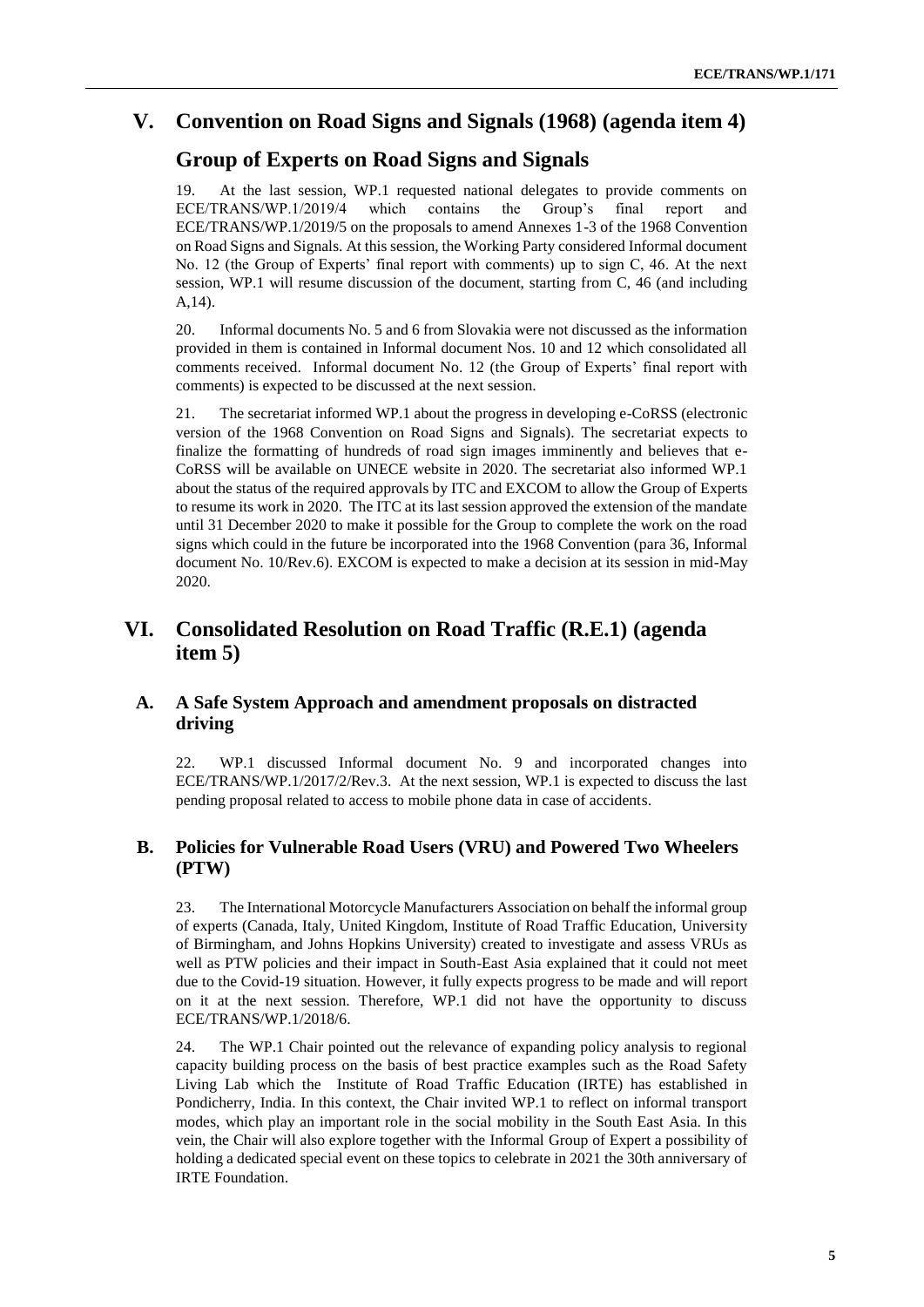#### **C. Personal mobility devices**

25. Due to Covid-19 and travel restrictions invoked in many countries, Informal document No. 1 was not submitted or presented. WP.1 invited John Hopkins University to speak about various micro-mobility issues and challenges at the next session. Panos Mylonas made a presentation on the safe use of e-scooters. After discussion on the relationship between the 1968 Convention on Road Traffic and emerging personal mobility devices issues, the Working Party decided to continue exploring this topic and invited Lithuania to gather legislative information on personal mobility devices such as e-scooters from WP.1 national delegates and table a document at the next session.

### **VII. Revision of the terms of reference and rules of procedure for WP.1 (agenda item 6)**

26. The secretariat - as requested - made ECE/TRANS/WP.1/100/Add.1/Rev.4 (with track changes to date) available at this session (Informal document No. 2) to assist in revising ECE/TRANS/WP.1/100/Add.1/Rev.4 (Terms of Reference of the Global Forum for Road Traffic Safety). The Working Party made some measured progress on this document, but decided to accelerate the completion of this document at the next session.

### **VIII. Sustainable Development Goals: Potential contribution by WP.1 (agenda item 7)**

27. At the last session, Sweden, Brazil, and Road Safety Institute (RSI) "Panos Mylonas" volunteered to prepare an informal document proposing a framework for an impact analysis of potential contribution by WP.1. At this session, Informal document No. 3 presented an impact assessment process which could be used to evaluate WP.1 contribution to the ITC strategy or its contribution to Sustainable Development Goals 3.6 and 11.2. WP.1 welcomed this approach and encouraged the proponents to continue its work and to present preliminary observations at the next session.

### **IX. Definition of a serious injury (agenda item 8)**

28. At the last session, the Chair invited WP.1 to partner with Sweden to further develop the WP.1 work in this area. Due to time constraints, Sweden could not provide an update on the use, in the context of road safety, of Abbreviated Injury Scale (AIS) in combination with the "Risk of Permanent Medical Impairment" (RPMI) as indicators. However, Sweden will endeavour to table an informal document at the next session. Italy, also at the next session, will be invited to provide information on its work on quality of life after life changing injury (Quality Adjusted Life Years – Disability Adjusted Life Years).

### **X. Other Business (agenda item 9)**

29. At the last session,  $WP.1 -$  following the request "to take follow-up actions to align its work with the strategy" - discussed its activities in the framework of Table 1 in ECE/TRANS/288/Add.2. It also requested the secretariat to prepare an informal document containing the comments made. As a result, Informal document No.4 was submitted, discussed, revised, and adopted at this session. WP.1 requested the secretariat to share the revised and adopted Informal document No.4 with the ITC secretariat.

30. The secretariat informed WP.1 about comments on the draft ITC recommendations for Enhancing National Road Safety Systems sent to ITC Secretariat as requested in the communication to the Chairs of Working Parties dated 24 April 2019. In this context, WP.1 took note of relevant ITC decisions paras. 39 and 40 in Informal document no.10/Rev.6.